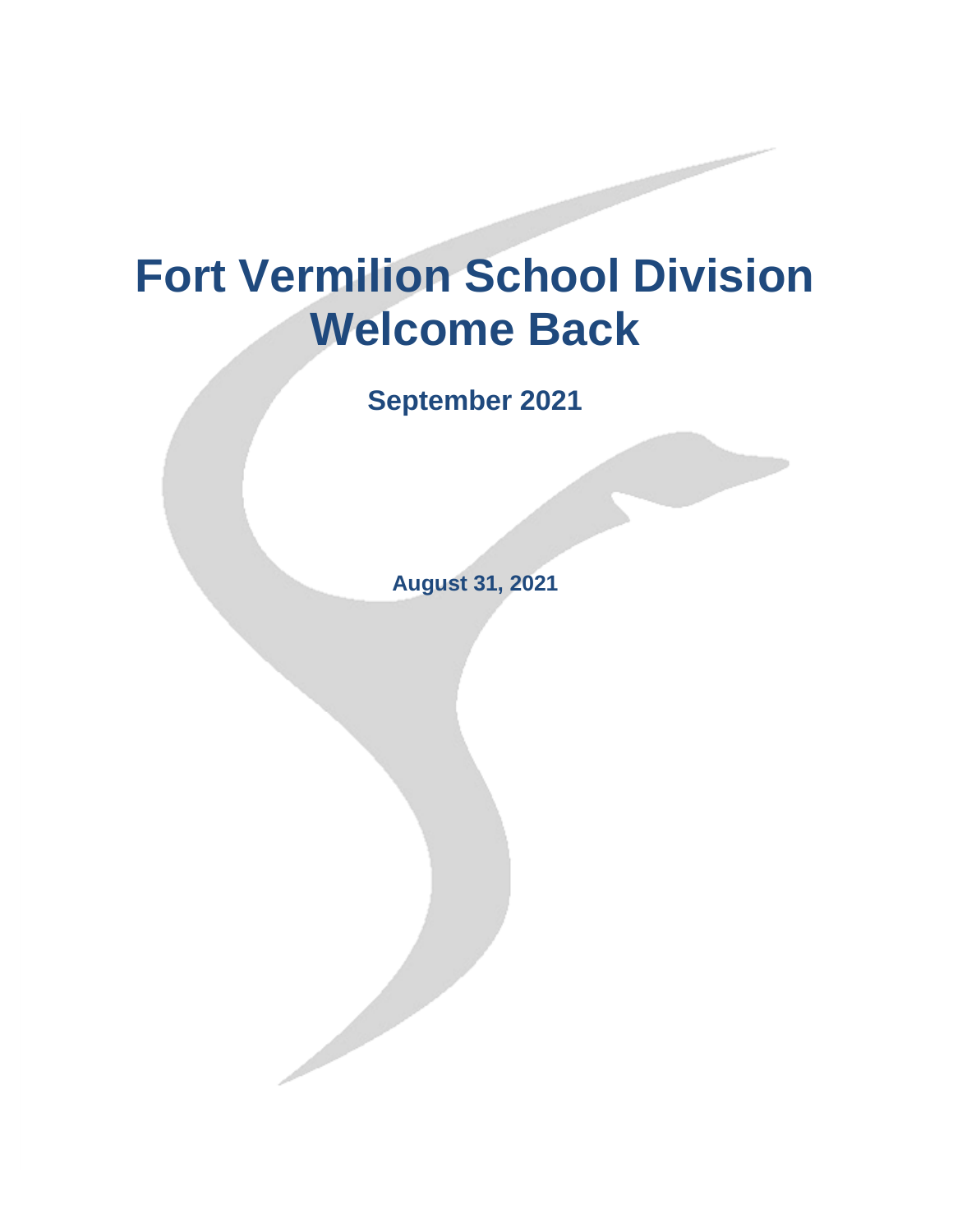# <span id="page-1-0"></span>**Introduction**

Fort Vermilion School Division is pleased to provide the 2021 Welcome Back Plan. One of the division's guiding principles for decision making is "we will ensure health and safety for our students and staff." This plan is designed to support our collective responsibility to ensure health and safety for students and staff while student learning continues.

It is based on the best available information and conditions at the time of creation.

I wish to thank all stakeholders for their continuing patience, understanding and support throughout these challenging times. You have done a magnificent job of promoting FVSD's mission of "Our Children, Our Students, Our Future." FVSD's goal is to have normal conditions.

Mike McMann Superintendent of Schools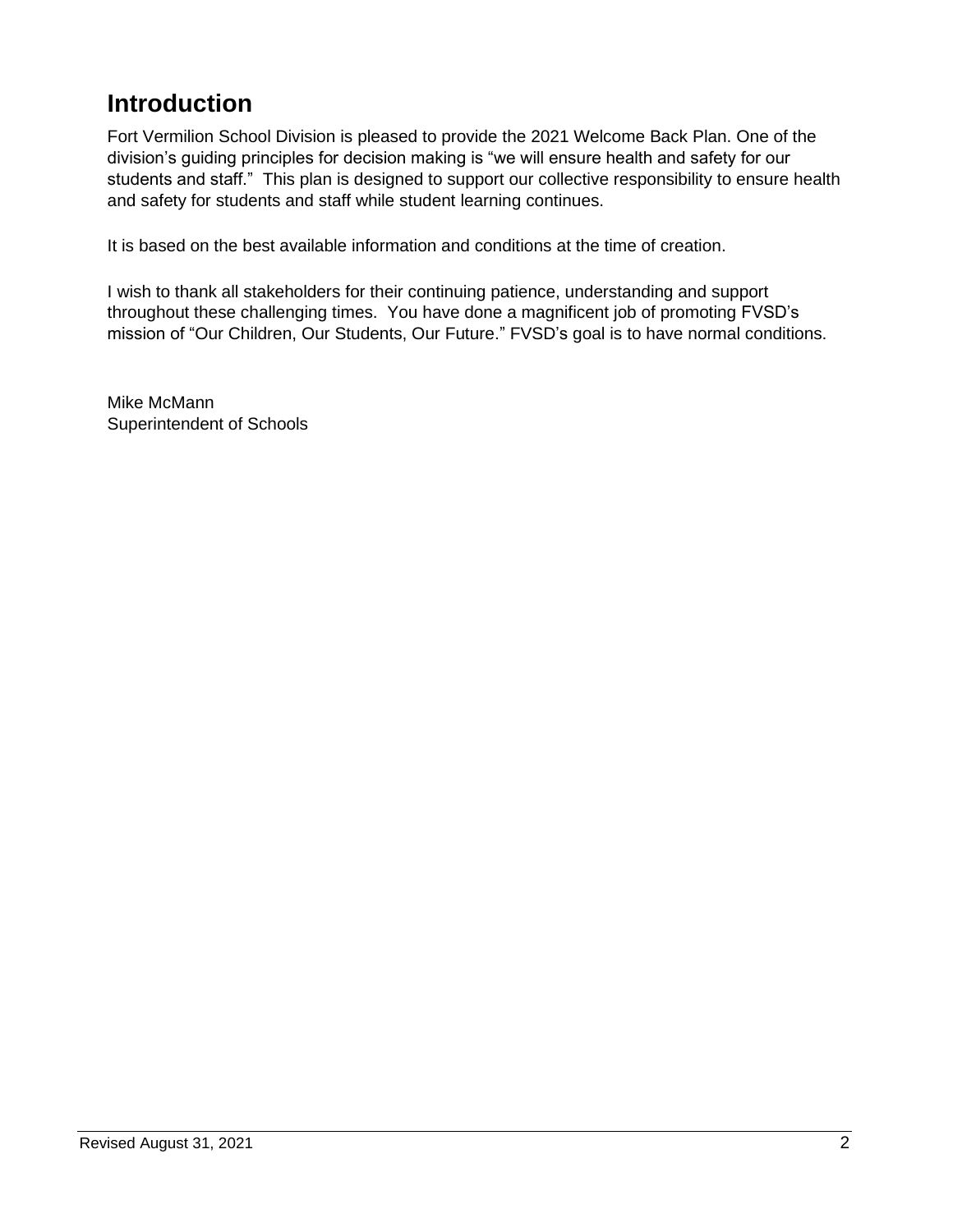# <span id="page-2-0"></span>**Table of Contents**

| $\overline{2}$ |
|----------------|
| 3              |
| $\overline{4}$ |
| $\overline{4}$ |
| $\overline{4}$ |
| 5              |
| 5              |
| 5              |
| 5              |
| 5              |
| 5              |
| 6              |
|                |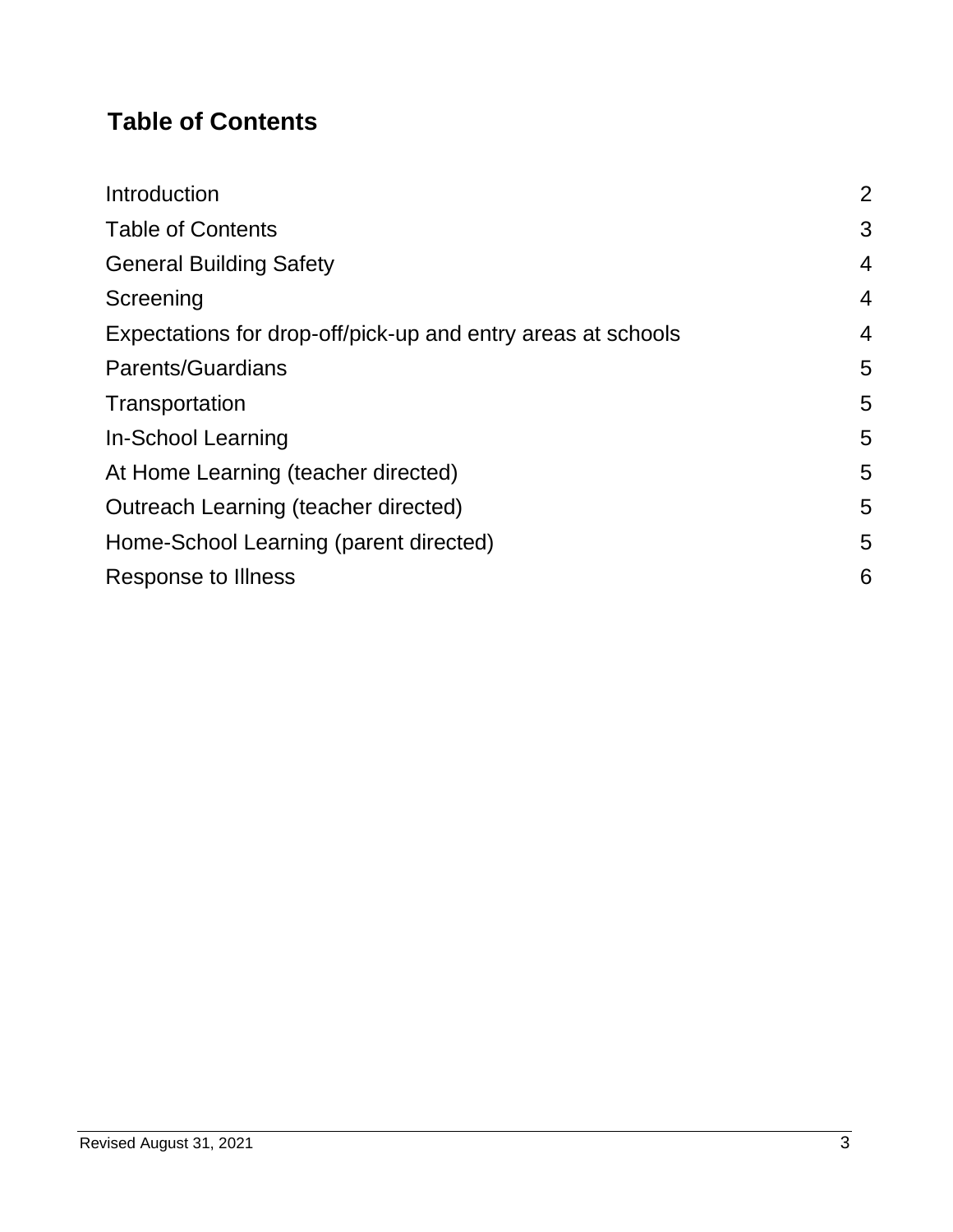# <span id="page-3-0"></span>**General Building Safety**

During COVID-19, general building safety is of great importance in all FVSD schools and facilities. Each school and facility must adhere to all the guidelines listed below:

- $\circ$  Prior to school opening for the 2021-2022 school year, all schools are undergoing a thorough cleaning.
- o Regular cleaning and disinfection are essential. FVSD facilities will be cleaned and disinfected in accordance with the AHS Cleaning and Disinfectants for Public Settings.
- $\circ$  Hand Hygiene Students and staff are encouraged to wash their hands frequently as per the AHS guidelines posters. Proper hand hygiene and respiratory etiquette should be promoted. Schools must develop procedures that outline hand hygiene.
- $\circ$  Water Bottle Fill Stations: Students and staff will have access to bottle fill stations and are encouraged to use personal water bottles.
- $\circ$  The school day will run from 8:40 am to 2:45 pm with 5 hours of instruction.
- $\circ$  Students in all grades and schools are welcome to wear masks at any time.

All schools will be cleaned as per the following schedule:

- $\circ$  The school will be cleaned thoroughly every evening after the school is closed.
- o Disinfectant will be utilized as per AHS guidelines.

## <span id="page-3-1"></span>**Screening**

It is important for students and staff to self-screen daily, as per the following guidelines:

- $\circ$  Before leaving home each day they plan to enter school for work or education, staff, students, parents/guardians, and any other visitors must self-screen for symptoms using the AHS Screening [Questionnaire.](https://open.alberta.ca/dataset/56c020ed-1782-4c6c-bfdd-5af36754471f/resource/58957831-a4ab-45ff-9a8e-3c6af7c1622e/download/covid-19-information-alberta-health-daily-checklist-2021-08.pdf) **Note**: There are separate screening tools for students and for adults age 18 and above.
- $\circ$  Parents and students must be provided with a copy of the screening tool during school registration with the expectation that it needs to be completed daily.
- $\circ$  Schools must keep records of children's known pre-existing conditions. If a child develops symptoms that could be caused by either COVID-19 or by a known pre-existing condition (e.g., allergies), the child should be tested for COVID-19 to confirm that it is not the source of their symptoms before entering or returning to school. (FVSD respects the right of parents to choose not to be tested, this would mean the child with any of the 5 core symptoms (Fever, Cough, Shortness of Breath, Runny Nose, Sore Throat) would have to remain at home for 10 days from the onset of symptoms, or until symptoms resolve, whichever is longer.)
- $\circ$  Those who report symptoms will be required to stay home, seek health care advice as appropriate (e.g., call Health Link 811, their primary health care practitioner, or 911 for emergency response), and fill out the [AHS Online Self-Assessment tool t](https://myhealth.alberta.ca/journey/covid-19/Pages/COVID-Self-Assessment.aspx)o determine if they should be tested.
- $\circ$  [Signs m](https://open.alberta.ca/publications/covid-19-information-help-prevent-the-spread-poster)ust be posted reminding persons not to enter if they have COVID-19 symptoms, even if symptoms resemble a mild cold.

#### <span id="page-3-2"></span>**Expectations for drop-off/pick-up and entry areas at schools**

 $\circ$  Each school will release a schedule and quideline for drop-off for urban and rural students. Please contact your school for local information.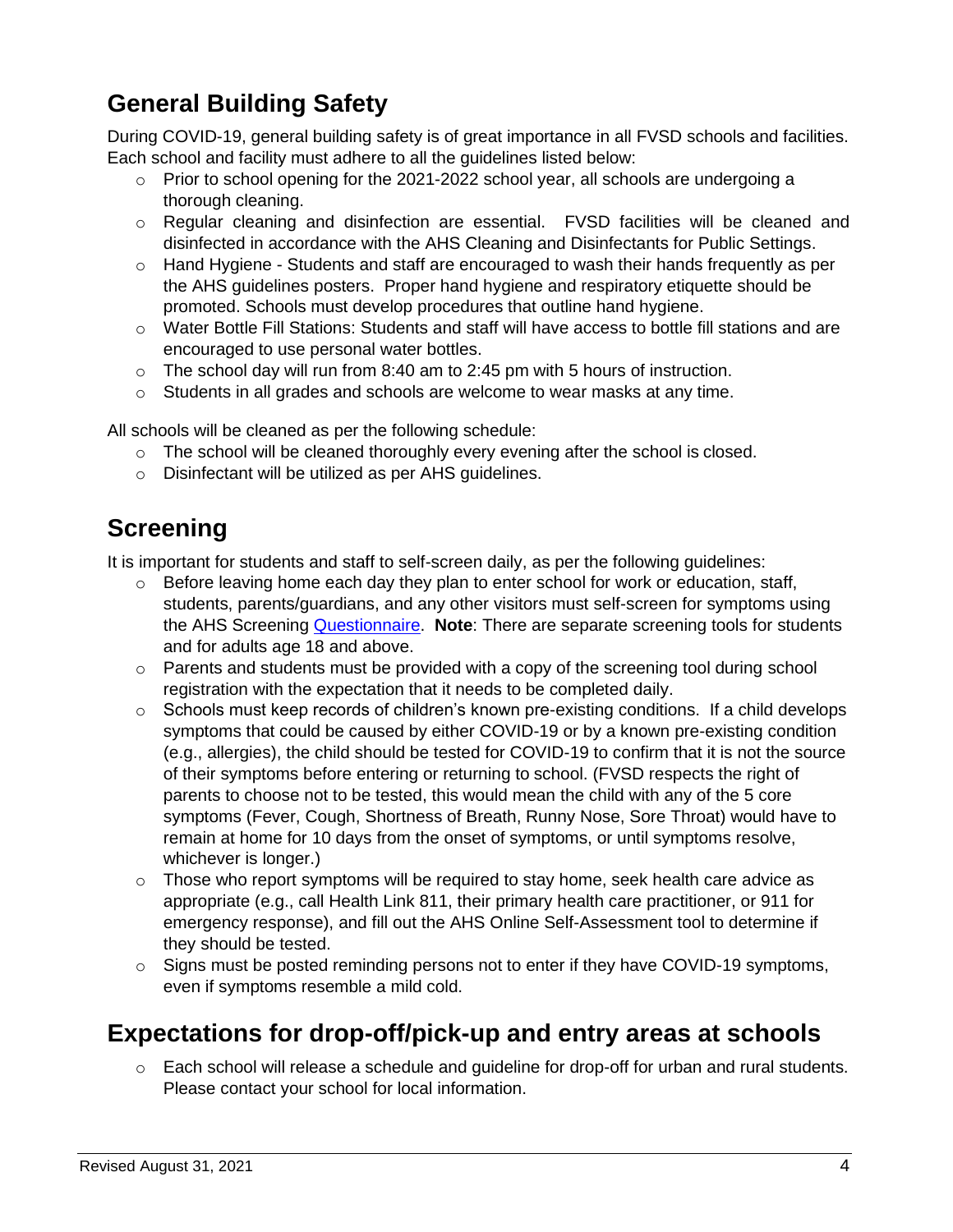## <span id="page-4-0"></span>**Parents/Guardians**

- o Parents/Guardians must report directly to the office.
- $\circ$  Prior to entering a school, everyone must use the self-screening [tool.](https://open.alberta.ca/dataset/56c020ed-1782-4c6c-bfdd-5af36754471f/resource/58957831-a4ab-45ff-9a8e-3c6af7c1622e/download/covid-19-information-alberta-health-daily-checklist-2021-08.pdf) If a prospective visitor answers YES to any of the questions, the individual will not to be admitted into the school.
- o Signs will be posted reminding persons not to enter if they have COVID-19 symptoms, even if symptoms resemble a mild cold.
- $\circ$  A record of everyone that enters the school will be kept, including the tracking of entry and exit times.

# <span id="page-4-1"></span>**Transportation**

- $\circ$  Prior to the start of the 2021-2022 school year, all school buses will undergo a thorough cleaning.
- $\circ$  Students will be assigned seats in family cohorts, and a record of this seating plan will be kept and updated as needed in order to assist with contact tracing.
- o Family cohorts will maintain physical distancing on the bus.
- $\circ$  Attendance records will be kept for contact tracing purposes and retained for four weeks.

#### **Parents continue to have a choice in the type of education that their children can access.**

# <span id="page-4-2"></span>**In-School Learning**

Please contact your local school.

# <span id="page-4-3"></span>**At Home Learning** (teacher directed)

Please contact Sean Price at the At-Home Learning Center at 1-587-323-8840.

#### <span id="page-4-4"></span>**Outreach Learning** (teacher directed)

Please contact Anne Roberts at the Learning Store at 780-926-3626.

#### <span id="page-4-5"></span>**Home-School Learning** (parent directed)

Please contact Chad Fyke or Rachel Neufeld at Northern Home Education 780-928-0212.